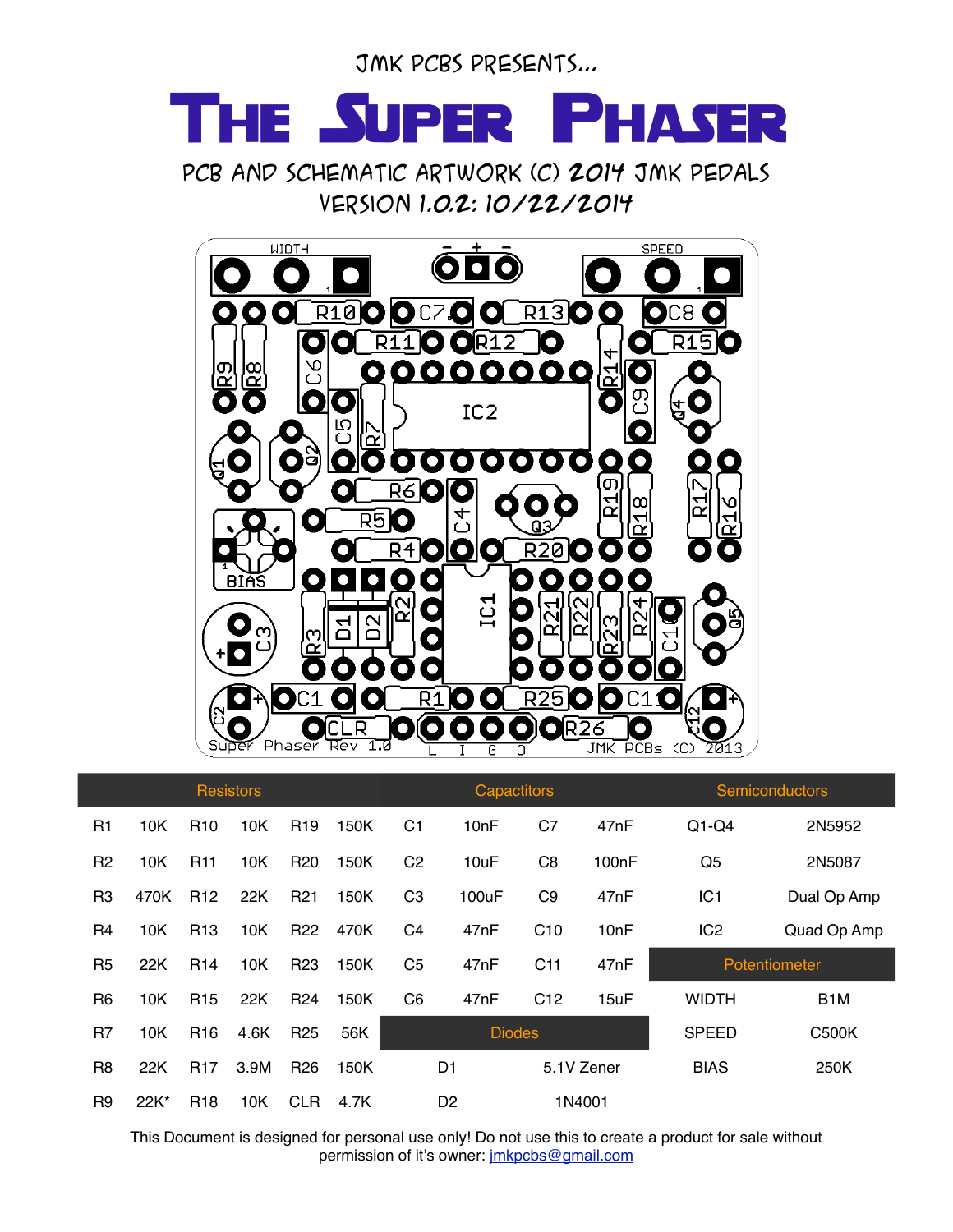

This Document is designed for personal use only! Do not use this to create a product for sale without permission of it's owner: [jmkpcbs@gmail.com](mailto:jacobkokura@gmail.com)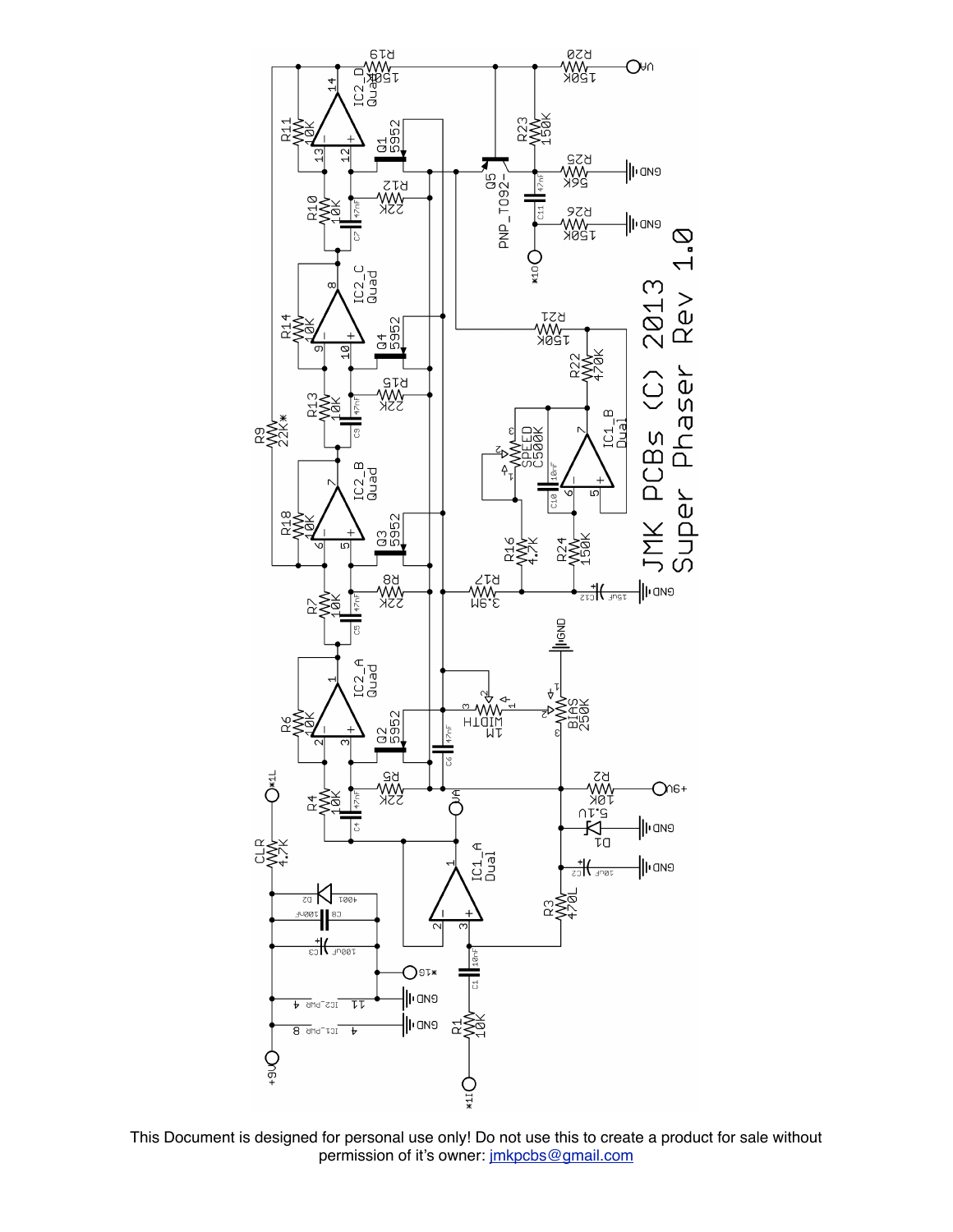## **BUILD NOTES**

• The Super Phaser is basically a simple 4 stage JFet phaser. These phasers have been very popular for a very long time, and with the addition of the mods we have included, it becomes slightly more 'tunable' for the average user.

• The Super Phaser's core is based around 4 JFet transistors. Please note that JFets are generally out of production now, and in particular, the 2N5952 type that are most common for this build are getting harder and harder to find. There are SMD types available out there if you want to go that route, however, you can still (as of the writing of this doc) reliably get JFet transistors from Smallbear Electronics in small amounts.

• The 4 JFet transistors in this build are integral to the quality of the phase sounds the user will get. In particular, the 4 transistors should be matched. This means that the negative vgs rating of each transistor is either identical or very close to each other. For more information on matching, you can certainly find lots of info by Googling the subject, or you can also take a look at [this](http://www.jmkpcbs.com/JMK_PCBs/DIY_Projects_files/JFET%20Matcher.pdf) DIY project from JMK PCBs.

• The modification applied to this circuit is very simple: A width control. We call it a width control because it acts more like a width adjustment to the phase signal than a depth control. Essentially, it replaces a 1M resistor with a variable resistor via the potentiometer. In conjunction with the Speed pot, there is a lot more flexibility in the Phase sound available from this pedal.

• Hooking up the PCB is pretty simple, but to clarify:  $L =$  the connection for the  $+$  end of an LED (CLR is marked);  $I = PCB$  Input;  $G =$  Ground for the Switch;  $O = PCB$  Output;  $+$  $= 9V$  input;  $- =$  Ground for DC Jack;  $- =$  Extra Ground for 1/4" Jack

• **We highly recommend socketing your transistors and ICs!** Socketing allows you to switch your semiconductors easily if you have installed them backwards, and also allows you to swap out and try other transistors to see which you like the best. Consider the parts you use carefully, and check pinouts for replacements against the datasheets for each of the parts we've recommended.